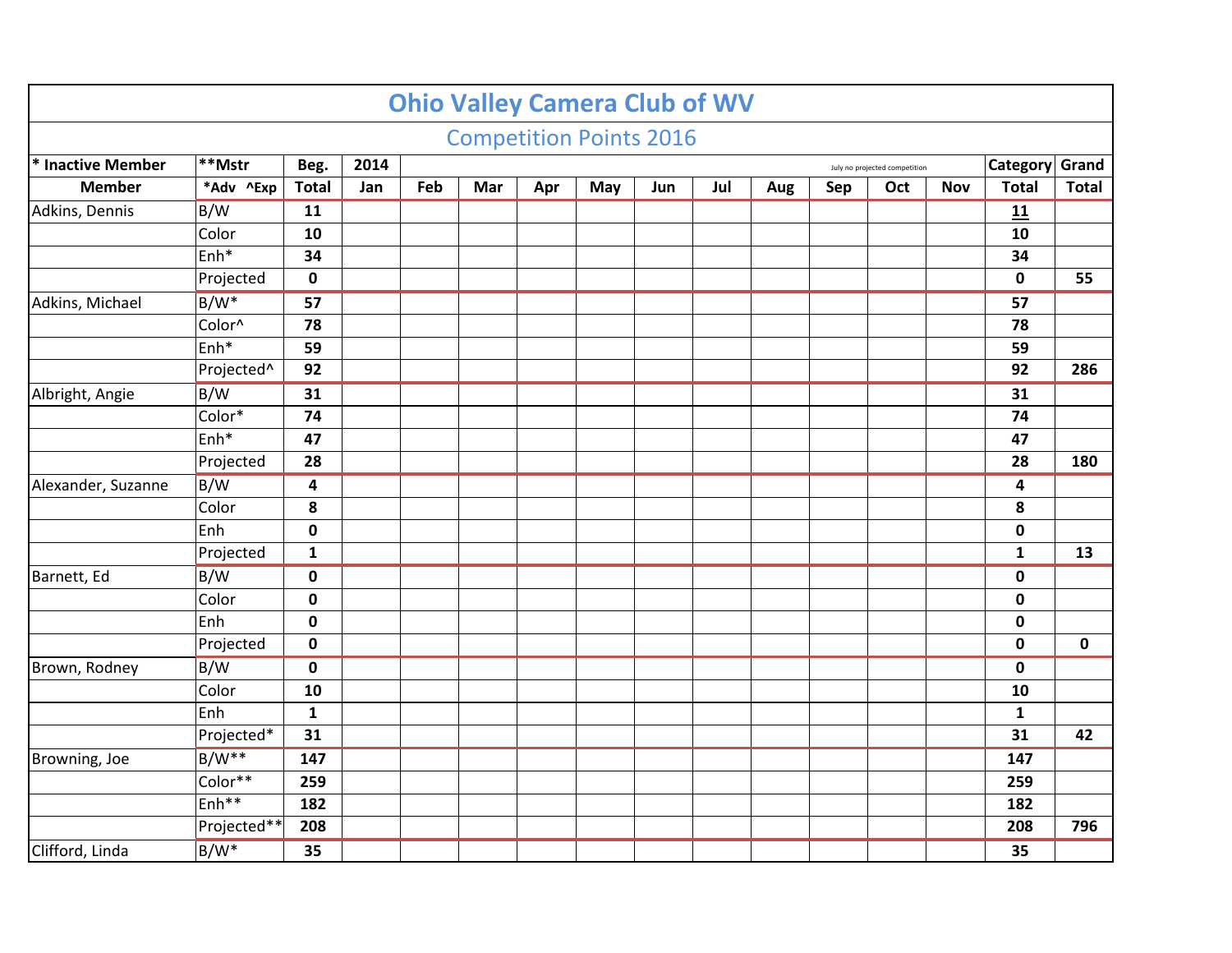|                   |                  |                |      |     | <b>Competition Points 2016</b> |     |     |     |     |     |     |                               |            |                         |                                                                  |
|-------------------|------------------|----------------|------|-----|--------------------------------|-----|-----|-----|-----|-----|-----|-------------------------------|------------|-------------------------|------------------------------------------------------------------|
| * Inactive Member | $ **$ Mstr       | Beg.           | 2014 |     |                                |     |     |     |     |     |     | July no projected competition |            |                         |                                                                  |
| <b>Member</b>     | *Adv ^Exp        | <b>Total</b>   | Jan  | Feb | Mar                            | Apr | May | Jun | Jul | Aug | Sep | Oct                           | <b>Nov</b> | <b>Total</b>            |                                                                  |
|                   | Color*           | 49             |      |     |                                |     |     |     |     |     |     |                               |            | 49                      |                                                                  |
|                   | Enh              | 14             |      |     |                                |     |     |     |     |     |     |                               |            | 14                      |                                                                  |
|                   | Projected*       | 65             |      |     |                                |     |     |     |     |     |     |                               |            | 65                      | 163                                                              |
| DeCamp, Pam       | B/W              | 23             |      |     |                                |     |     |     |     |     |     |                               |            | 23                      |                                                                  |
|                   | Color            | 30             |      |     |                                |     |     |     |     |     |     |                               |            | 30                      |                                                                  |
|                   | Enh*             | 44             |      |     |                                |     |     |     |     |     |     |                               |            | 44                      |                                                                  |
|                   | Projected        | 49             |      |     |                                |     |     |     |     |     |     |                               |            | 49                      | 146                                                              |
| Edwards, Ted      | B/W              | $\mathbf 0$    |      |     |                                |     |     |     |     |     |     |                               |            | $\mathbf 0$             |                                                                  |
|                   | Color            | $\pmb{0}$      |      |     |                                |     |     |     |     |     |     |                               |            | $\mathbf 0$             |                                                                  |
|                   | Enh              | $\pmb{0}$      |      |     |                                |     |     |     |     |     |     |                               |            | $\pmb{0}$               |                                                                  |
|                   | Projected        | $\mathbf 0$    |      |     |                                |     |     |     |     |     |     |                               |            | $\mathbf 0$             | $\mathbf 0$                                                      |
| Gibson, Mary      | B/W              | $\mathbf 0$    |      |     |                                |     |     |     |     |     |     |                               |            | $\mathbf 0$             | Category Grand<br><b>Total</b><br>13<br>99<br>$\mathbf 0$<br>330 |
|                   | Color            | 6              |      |     |                                |     |     |     |     |     |     |                               |            | 6                       |                                                                  |
|                   | Enh              | 5              |      |     |                                |     |     |     |     |     |     |                               |            | 5                       |                                                                  |
|                   | Projected        | $\overline{2}$ |      |     |                                |     |     |     |     |     |     |                               |            | $\overline{2}$          |                                                                  |
| Hamilton, Mark    | $B/W^*$          | 36             |      |     |                                |     |     |     |     |     |     |                               |            | 36                      |                                                                  |
|                   | Color*           | 34             |      |     |                                |     |     |     |     |     |     |                               |            | 34                      |                                                                  |
|                   | Enh              | 3              |      |     |                                |     |     |     |     |     |     |                               |            | $\overline{\mathbf{3}}$ |                                                                  |
|                   | Projected*       | 26             |      |     |                                |     |     |     |     |     |     |                               |            | 26                      |                                                                  |
| Hayes, Pryce      | B/W              | $\pmb{0}$      |      |     |                                |     |     |     |     |     |     |                               |            | $\mathbf 0$             |                                                                  |
|                   | Color            | $\mathbf 0$    |      |     |                                |     |     |     |     |     |     |                               |            | $\mathbf 0$             |                                                                  |
|                   | Enh              | $\pmb{0}$      |      |     |                                |     |     |     |     |     |     |                               |            | 0                       |                                                                  |
|                   | Projected        | $\pmb{0}$      |      |     |                                |     |     |     |     |     |     |                               |            | $\mathbf 0$             |                                                                  |
| Hardesty, Tim     | B/W <sup>^</sup> | 103            |      |     |                                |     |     |     |     |     |     |                               |            | 103                     |                                                                  |
|                   | Color^           | 101            |      |     |                                |     |     |     |     |     |     |                               |            | 101                     |                                                                  |
|                   | Enh <sup>^</sup> | 104            |      |     |                                |     |     |     |     |     |     |                               |            | 104                     |                                                                  |
|                   | Projected        | 22             |      |     |                                |     |     |     |     |     |     |                               |            | 22                      |                                                                  |
| Harper, Bekkie    | B/W              | 22             |      |     |                                |     |     |     |     |     |     |                               |            | 22                      |                                                                  |
|                   | Color*           | 45             |      |     |                                |     |     |     |     |     |     |                               |            | 45                      |                                                                  |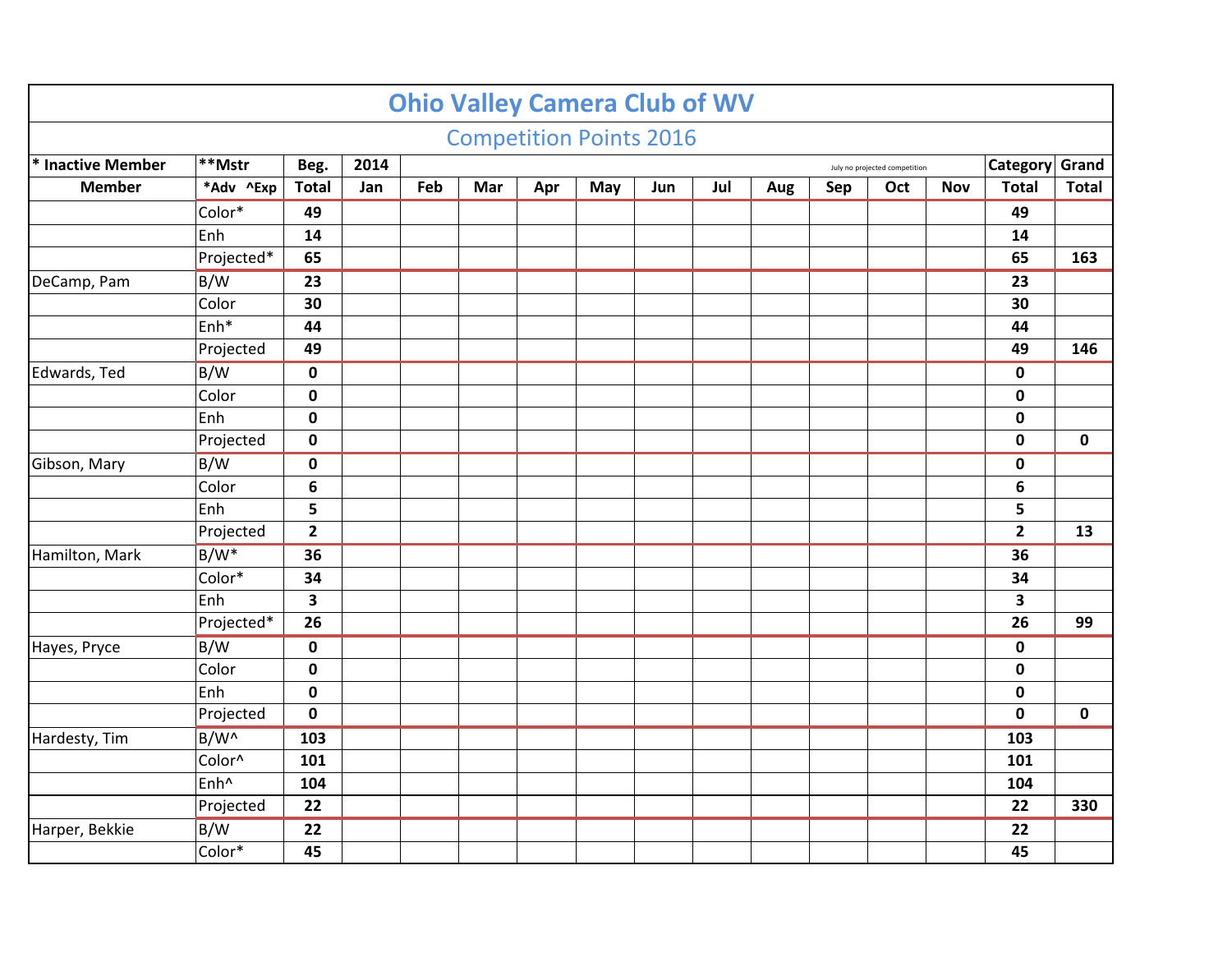|                   |                                                                   |                |      |     | <b>Competition Points 2016</b> |     |     |     |     |     |     |                               |            |                |                                |
|-------------------|-------------------------------------------------------------------|----------------|------|-----|--------------------------------|-----|-----|-----|-----|-----|-----|-------------------------------|------------|----------------|--------------------------------|
| * Inactive Member | **Mstr                                                            | Beg.           | 2014 |     |                                |     |     |     |     |     |     | July no projected competition |            | Category Grand |                                |
| <b>Member</b>     | *Adv ^Exp                                                         | <b>Total</b>   | Jan  | Feb | Mar                            | Apr | May | Jun | Jul | Aug | Sep | Oct                           | <b>Nov</b> | <b>Total</b>   | <b>Total</b>                   |
|                   | Enh                                                               | 35             |      |     |                                |     |     |     |     |     |     |                               |            | 35             |                                |
|                   | Projected*                                                        | 66             |      |     |                                |     |     |     |     |     |     |                               |            | 66             | 168                            |
| Huff, Fred        | B/W                                                               | $\mathbf 0$    |      |     |                                |     |     |     |     |     |     |                               |            | $\mathbf 0$    |                                |
|                   | Color                                                             | 14             |      |     |                                |     |     |     |     |     |     |                               |            | 14             |                                |
|                   | Enh                                                               | $\overline{2}$ |      |     |                                |     |     |     |     |     |     |                               |            | $\mathbf{2}$   |                                |
|                   | Projected*                                                        | 44             |      |     |                                |     |     |     |     |     |     |                               |            | 44             | 60                             |
| Jackson, Connie   | B/W                                                               | 9              |      |     |                                |     |     |     |     |     |     |                               |            | 9              |                                |
|                   | Color*                                                            | 53             |      |     |                                |     |     |     |     |     |     |                               |            | 53             |                                |
|                   | Enh<br>13<br>13<br>Projected<br>13<br>13<br>$B/W**$<br>101<br>101 |                |      |     |                                |     |     |     |     |     |     |                               |            |                |                                |
|                   |                                                                   |                |      |     |                                |     |     |     |     |     |     |                               |            |                | 88                             |
| Jackson, Rick     |                                                                   |                |      |     |                                |     |     |     |     |     |     |                               |            |                | 281<br>$\mathbf 0$<br>14<br>54 |
|                   | Color**                                                           | 100            |      |     |                                |     |     |     |     |     |     |                               |            | 100            |                                |
|                   | Enh                                                               | $\mathbf 0$    |      |     |                                |     |     |     |     |     |     |                               |            | $\mathbf 0$    |                                |
|                   | Projected**                                                       | 80             |      |     |                                |     |     |     |     |     |     |                               |            | 80             |                                |
| Long, Angie       | B/W                                                               | $\mathbf 0$    |      |     |                                |     |     |     |     |     |     |                               |            | 0              |                                |
|                   | Color                                                             | $\pmb{0}$      |      |     |                                |     |     |     |     |     |     |                               |            | $\mathbf 0$    |                                |
|                   | Enh                                                               | $\mathbf 0$    |      |     |                                |     |     |     |     |     |     |                               |            | $\mathbf 0$    |                                |
|                   | Projected                                                         | $\mathbf 0$    |      |     |                                |     |     |     |     |     |     |                               |            | $\mathbf 0$    |                                |
| Long, Larry       | B/W                                                               | $\pmb{0}$      |      |     |                                |     |     |     |     |     |     |                               |            | $\pmb{0}$      |                                |
|                   | Color                                                             | 12             |      |     |                                |     |     |     |     |     |     |                               |            | 12             |                                |
|                   | Enh                                                               | $\pmb{0}$      |      |     |                                |     |     |     |     |     |     |                               |            | $\pmb{0}$      |                                |
|                   | Projected                                                         | $\mathbf{2}$   |      |     |                                |     |     |     |     |     |     |                               |            | $\mathbf{2}$   |                                |
| Lucas, Kathy      | B/W                                                               | 6              |      |     |                                |     |     |     |     |     |     |                               |            | 6              |                                |
|                   | Color                                                             | 10             |      |     |                                |     |     |     |     |     |     |                               |            | 10             |                                |
|                   | Enh                                                               | 10             |      |     |                                |     |     |     |     |     |     |                               |            | 10             |                                |
|                   | Projected                                                         | 28             |      |     |                                |     |     |     |     |     |     |                               |            | 28             |                                |
| Lyon, Darla       | $B/W^*$                                                           | 48             |      |     |                                |     |     |     |     |     |     |                               |            | 48             |                                |
|                   | Color*                                                            | 47             |      |     |                                |     |     |     |     |     |     |                               |            | 47             |                                |
|                   | Enh                                                               | 4              |      |     |                                |     |     |     |     |     |     |                               |            | 4              |                                |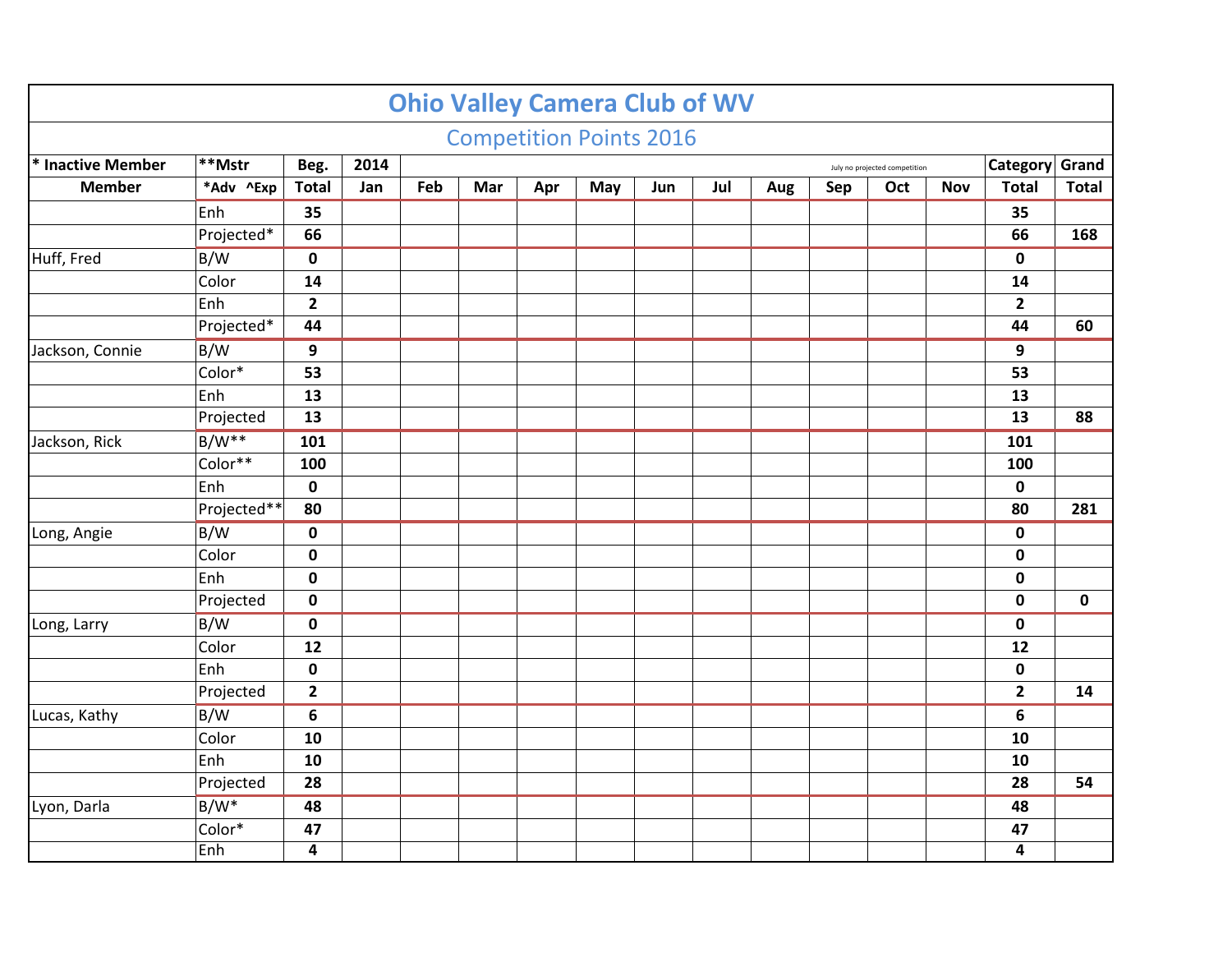|                   |           |                         |      |     | <b>Competition Points 2016</b> |     |     |     |     |     |     |                               |            |                         |                                                                     |
|-------------------|-----------|-------------------------|------|-----|--------------------------------|-----|-----|-----|-----|-----|-----|-------------------------------|------------|-------------------------|---------------------------------------------------------------------|
|                   |           |                         |      |     |                                |     |     |     |     |     |     |                               |            |                         |                                                                     |
| * Inactive Member | **Mstr    | Beg.                    | 2014 |     |                                |     |     |     |     |     |     | July no projected competition |            | Category Grand          |                                                                     |
| <b>Member</b>     | *Adv ^Exp | <b>Total</b>            | Jan  | Feb | Mar                            | Apr | May | Jun | Jul | Aug | Sep | Oct                           | <b>Nov</b> | <b>Total</b>            |                                                                     |
|                   | Projected | 9                       |      |     |                                |     |     |     |     |     |     |                               |            | 9                       |                                                                     |
| Maloney, Jan      | B/W       | $\pmb{0}$               |      |     |                                |     |     |     |     |     |     |                               |            | $\pmb{0}$               | <b>Total</b><br>108<br>6<br>19<br>10<br>$\mathbf{1}$<br>$\mathbf 0$ |
|                   | Color     | 6                       |      |     |                                |     |     |     |     |     |     |                               |            | 6                       |                                                                     |
|                   | Enh       | $\pmb{0}$               |      |     |                                |     |     |     |     |     |     |                               |            | $\mathbf 0$             |                                                                     |
|                   | Projected | $\pmb{0}$               |      |     |                                |     |     |     |     |     |     |                               |            | $\mathbf 0$             |                                                                     |
| McKenna, Tom      | B/W       | $\pmb{0}$               |      |     |                                |     |     |     |     |     |     |                               |            | $\pmb{0}$               |                                                                     |
|                   | Color     | 16                      |      |     |                                |     |     |     |     |     |     |                               |            | 16                      |                                                                     |
|                   | Enh       | $\pmb{0}$               |      |     |                                |     |     |     |     |     |     |                               |            | $\pmb{0}$               |                                                                     |
|                   | Projected | $\overline{\mathbf{3}}$ |      |     |                                |     |     |     |     |     |     |                               |            | 3                       |                                                                     |
| McKenzie, Megan   | B/W       | $\pmb{0}$               |      |     |                                |     |     |     |     |     |     |                               |            | $\mathbf 0$             | 17                                                                  |
|                   | Color     | $\mathbf{2}$            |      |     |                                |     |     |     |     |     |     |                               |            | $\overline{2}$          |                                                                     |
|                   | Enh       | $\mathbf 0$             |      |     |                                |     |     |     |     |     |     |                               |            | $\mathbf 0$             |                                                                     |
|                   | Projected | 8                       |      |     |                                |     |     |     |     |     |     |                               |            | 8                       |                                                                     |
| Moore, Chris      | B/W       | $\pmb{0}$               |      |     |                                |     |     |     |     |     |     |                               |            | $\pmb{0}$               |                                                                     |
|                   | Color     | $\mathbf{1}$            |      |     |                                |     |     |     |     |     |     |                               |            | $\mathbf{1}$            |                                                                     |
|                   | Enh       | $\pmb{0}$               |      |     |                                |     |     |     |     |     |     |                               |            | $\mathbf 0$             |                                                                     |
|                   | Projected | $\pmb{0}$               |      |     |                                |     |     |     |     |     |     |                               |            | $\mathbf 0$             |                                                                     |
| Murdock, Josh     | B/W       | $\pmb{0}$               |      |     |                                |     |     |     |     |     |     |                               |            | $\mathbf 0$             |                                                                     |
|                   | Color     | $\pmb{0}$               |      |     |                                |     |     |     |     |     |     |                               |            | $\pmb{0}$               |                                                                     |
|                   | Enh       | $\pmb{0}$               |      |     |                                |     |     |     |     |     |     |                               |            | $\mathbf 0$             |                                                                     |
|                   | Projected | $\pmb{0}$               |      |     |                                |     |     |     |     |     |     |                               |            | $\pmb{0}$               |                                                                     |
| Murray, Jenny     | B/W       | $\overline{\mathbf{3}}$ |      |     |                                |     |     |     |     |     |     |                               |            | $\overline{\mathbf{3}}$ |                                                                     |
|                   | Color     | 11                      |      |     |                                |     |     |     |     |     |     |                               |            | 11                      |                                                                     |
|                   | Enh       | $\mathbf 0$             |      |     |                                |     |     |     |     |     |     |                               |            | $\mathbf 0$             |                                                                     |
|                   | Projected | 3                       |      |     |                                |     |     |     |     |     |     |                               |            | $\overline{\mathbf{3}}$ |                                                                     |
| Noe, Berman       | B/W       | $\pmb{0}$               |      |     |                                |     |     |     |     |     |     |                               |            | $\mathbf 0$             |                                                                     |
|                   | Color     | $\mathbf{1}$            |      |     |                                |     |     |     |     |     |     |                               |            | $\mathbf{1}$            |                                                                     |
|                   | Enh       | $\mathbf 0$             |      |     |                                |     |     |     |     |     |     |                               |            | $\pmb{0}$               |                                                                     |
|                   | Projected | $\pmb{0}$               |      |     |                                |     |     |     |     |     |     |                               |            | $\mathbf 0$             | $\mathbf{1}$                                                        |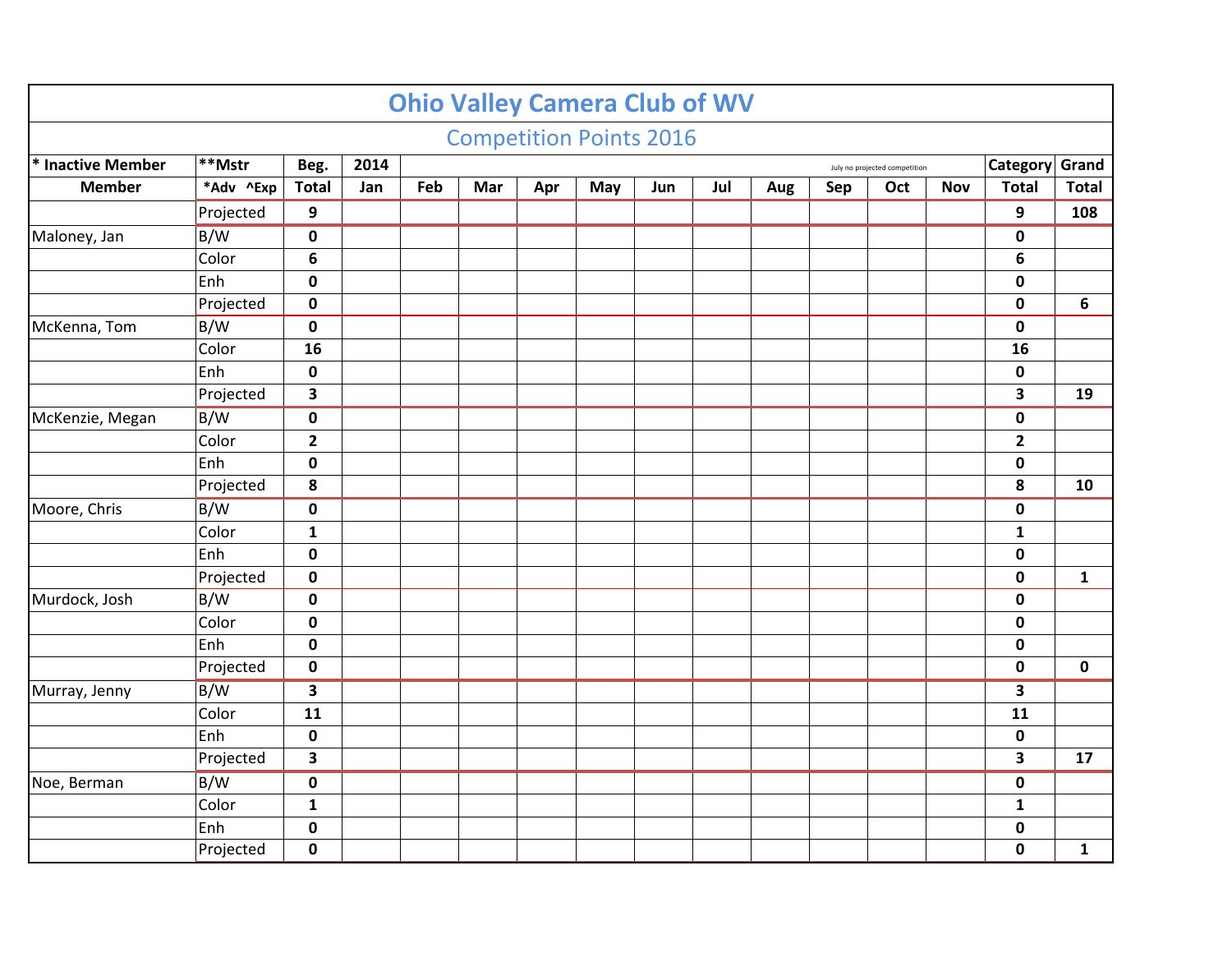|                    |            |                         |             |     |     |     | <b>Competition Points 2016</b> |     |     |     |     |                               |            |                |                  |
|--------------------|------------|-------------------------|-------------|-----|-----|-----|--------------------------------|-----|-----|-----|-----|-------------------------------|------------|----------------|------------------|
| * Inactive Member  | $ **$ Mstr | Beg.                    | 2014        |     |     |     |                                |     |     |     |     | July no projected competition |            | Category Grand |                  |
| <b>Member</b>      | *Adv ^Exp  | <b>Total</b>            | Jan         | Feb | Mar | Apr | May                            | Jun | Jul | Aug | Sep | Oct                           | <b>Nov</b> | <b>Total</b>   | <b>Total</b>     |
| Offutt, DC         | B/W        | 25                      |             |     |     |     |                                |     |     |     |     |                               |            | 25             |                  |
|                    | Color      | 44                      |             |     |     |     |                                |     |     |     |     |                               |            | 44             |                  |
|                    | Enh        | 6                       |             |     |     |     |                                |     |     |     |     |                               |            | 6              |                  |
|                    | Projected  | 40                      |             |     |     |     |                                |     |     |     |     |                               |            | 40             | 115              |
| Rosenberg, Michael | B/W        | 16                      |             |     |     |     |                                |     |     |     |     |                               |            | 16             |                  |
|                    | Color      | 25                      |             |     |     |     |                                |     |     |     |     |                               |            | 25             |                  |
|                    | Enh        | $\pmb{0}$               |             |     |     |     |                                |     |     |     |     |                               |            | $\mathbf 0$    |                  |
|                    | Projected  | 17                      |             |     |     |     |                                |     |     |     |     |                               |            | 17             | 58               |
| Saunders, Joyce    | $B/W^*$    | 20                      |             |     |     |     |                                |     |     |     |     |                               |            | 20             |                  |
|                    | Color*     | 24                      |             |     |     |     |                                |     |     |     |     |                               |            | 24             |                  |
|                    | Enh        | $\mathbf 0$             | $\mathbf 0$ |     |     |     |                                |     |     |     |     |                               |            |                |                  |
|                    | Projected* | 20                      |             |     |     |     |                                |     |     |     |     |                               |            | 20             | 64               |
| Schottle, Tom      | $B/W^*$    | 57                      |             |     |     |     |                                |     |     |     |     |                               |            | 57             | 199<br>112<br>23 |
|                    | Color      | 49                      |             |     |     |     |                                |     |     |     |     |                               |            | 49             |                  |
|                    | Enh*       | 74                      |             |     |     |     |                                |     |     |     |     |                               |            | 74             |                  |
|                    | Projected  | 19                      |             |     |     |     |                                |     |     |     |     |                               |            | 19             |                  |
| Smith, Kathy       | $B/W^*$    | 42                      |             |     |     |     |                                |     |     |     |     |                               |            | 42             |                  |
|                    | Color*     | 43                      |             |     |     |     |                                |     |     |     |     |                               |            | 43             |                  |
|                    | Enh*       | 21                      |             |     |     |     |                                |     |     |     |     |                               |            | 21             |                  |
|                    | Projected  | 6                       |             |     |     |     |                                |     |     |     |     |                               |            | 6              |                  |
| Stepp, Betty       | B/W        | 9                       |             |     |     |     |                                |     |     |     |     |                               |            | 9              |                  |
|                    | Color      | 11                      |             |     |     |     |                                |     |     |     |     |                               |            | 11             |                  |
|                    | Enh        | $\overline{\mathbf{3}}$ |             |     |     |     |                                |     |     |     |     |                               |            | 3              |                  |
|                    | Projected  | $\mathbf 0$             |             |     |     |     |                                |     |     |     |     |                               |            | $\mathbf 0$    |                  |
| Tappan, Elizabeth  | B/W        | $\pmb{0}$               |             |     |     |     |                                |     |     |     |     |                               |            | $\mathbf 0$    |                  |
|                    | Color      | 6                       |             |     |     |     |                                |     |     |     |     |                               |            | 6              |                  |
|                    | Enh        | 6                       |             |     |     |     |                                |     |     |     |     |                               |            | 6              |                  |
|                    | Projected  | $\overline{2}$          |             |     |     |     |                                |     |     |     |     |                               |            | $\overline{2}$ | 14               |
| Thayer, Julie      | B/W        | $\mathbf 0$             |             |     |     |     |                                |     |     |     |     |                               |            | $\mathbf 0$    |                  |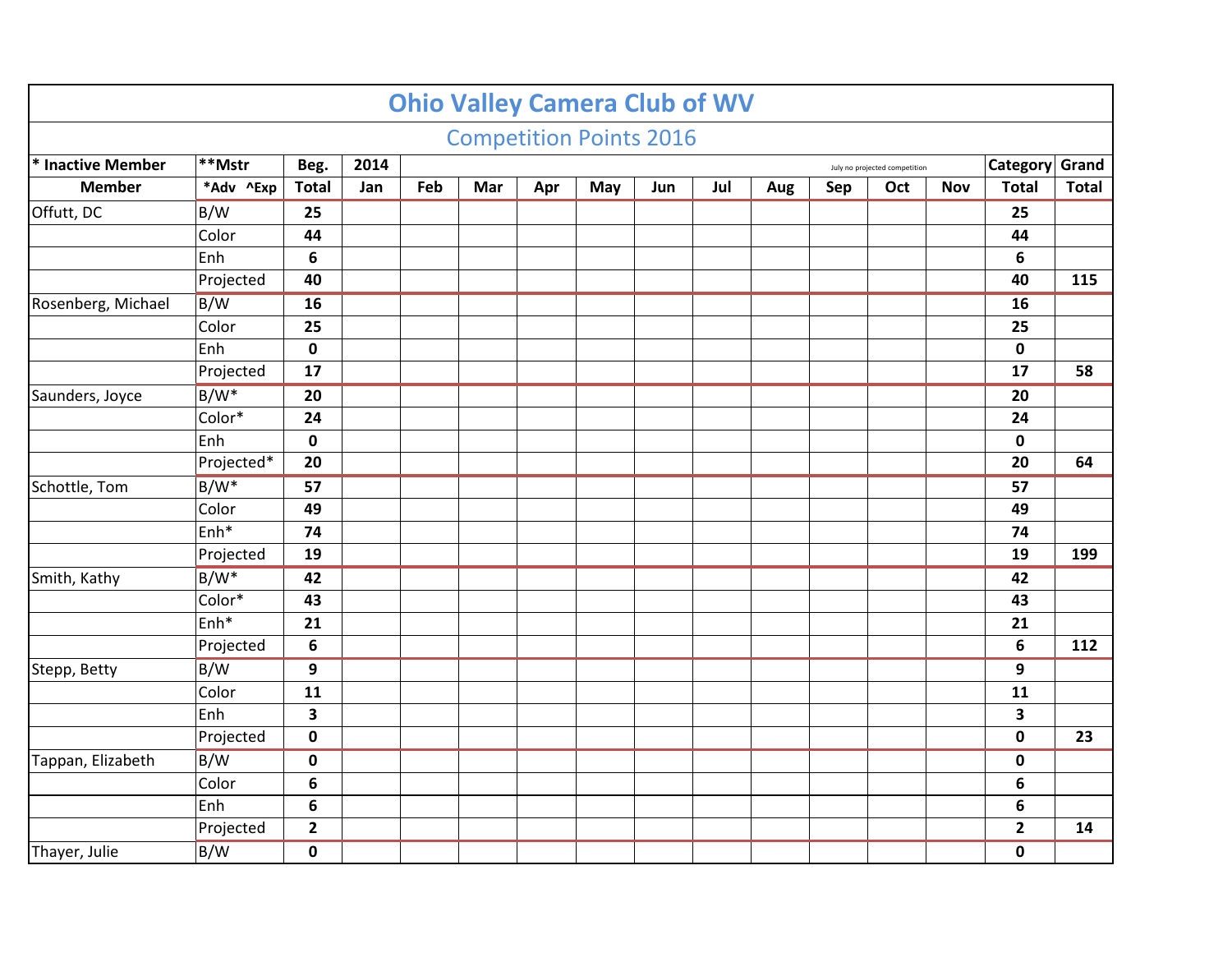|                        |                  |                         |      |     | <b>Competition Points 2016</b> |     |     |     |     |     |     |                               |            |                         |                                                                                              |
|------------------------|------------------|-------------------------|------|-----|--------------------------------|-----|-----|-----|-----|-----|-----|-------------------------------|------------|-------------------------|----------------------------------------------------------------------------------------------|
|                        |                  |                         |      |     |                                |     |     |     |     |     |     |                               |            |                         |                                                                                              |
| * Inactive Member      | $ **$ Mstr       | Beg.                    | 2014 |     |                                |     |     |     |     |     |     | July no projected competition |            |                         |                                                                                              |
| <b>Member</b>          | *Adv ^Exp        | <b>Total</b>            | Jan  | Feb | Mar                            | Apr | May | Jun | Jul | Aug | Sep | Oct                           | <b>Nov</b> | <b>Total</b>            |                                                                                              |
|                        | Color            | $\mathbf 0$             |      |     |                                |     |     |     |     |     |     |                               |            | $\mathbf 0$             |                                                                                              |
|                        | Enh              | $\pmb{0}$               |      |     |                                |     |     |     |     |     |     |                               |            | 0                       |                                                                                              |
|                        | Projected        | 3                       |      |     |                                |     |     |     |     |     |     |                               |            | $\overline{\mathbf{3}}$ |                                                                                              |
| Ray Thomas             | B/W              | 12                      |      |     |                                |     |     |     |     |     |     |                               |            | 12                      |                                                                                              |
|                        | Color            | 12                      |      |     |                                |     |     |     |     |     |     |                               |            | 12                      |                                                                                              |
|                        | Enh              | 8                       |      |     |                                |     |     |     |     |     |     |                               |            | 8                       |                                                                                              |
|                        | Projected        | 6                       |      |     |                                |     |     |     |     |     |     |                               |            | 6                       | 38                                                                                           |
| <b>Toby Werthammer</b> | B/W              | 44                      |      |     |                                |     |     |     |     |     |     |                               |            | 44                      |                                                                                              |
|                        | Color            | 37                      |      |     |                                |     |     |     |     |     |     |                               |            | 37                      |                                                                                              |
|                        | Enh              | 27                      |      |     |                                |     |     |     |     |     |     |                               |            | 27                      |                                                                                              |
|                        | Projected        | 23                      |      |     |                                |     |     |     |     |     |     |                               |            | 23                      | 131                                                                                          |
| Wilcox, Carolyn        | B/W              | 20                      |      |     |                                |     |     |     |     |     |     |                               |            | 20                      | Category Grand<br><b>Total</b><br>$\mathbf{3}$<br>61<br>154<br>$\overline{\mathbf{3}}$<br>26 |
|                        | Color*           | 38                      |      |     |                                |     |     |     |     |     |     |                               |            | 38                      |                                                                                              |
|                        | Enh              | 3                       |      |     |                                |     |     |     |     |     |     |                               |            | 3                       |                                                                                              |
|                        | Projected        | $\mathbf 0$             |      |     |                                |     |     |     |     |     |     |                               |            | $\mathbf 0$             |                                                                                              |
| Wilcox, Hayes          | B/W <sup>*</sup> | 74                      |      |     |                                |     |     |     |     |     |     |                               |            | 74                      |                                                                                              |
|                        | Color            | 24                      |      |     |                                |     |     |     |     |     |     |                               |            | 24                      |                                                                                              |
|                        | Enh*             | 56                      |      |     |                                |     |     |     |     |     |     |                               |            | 56                      |                                                                                              |
|                        | Projected        | $\mathbf 0$             |      |     |                                |     |     |     |     |     |     |                               |            | $\mathbf 0$             |                                                                                              |
| Williams, Marcia       | B/W              | $\mathbf 0$             |      |     |                                |     |     |     |     |     |     |                               |            | $\mathbf 0$             |                                                                                              |
|                        | Color            | $\pmb{0}$               |      |     |                                |     |     |     |     |     |     |                               |            | $\mathbf 0$             |                                                                                              |
|                        | Enh              | $\mathbf{1}$            |      |     |                                |     |     |     |     |     |     |                               |            | $\mathbf{1}$            |                                                                                              |
|                        | Projected        | $\mathbf{2}$            |      |     |                                |     |     |     |     |     |     |                               |            | $\overline{2}$          |                                                                                              |
| Williams, Sally        | B/W              | 17                      |      |     |                                |     |     |     |     |     |     |                               |            | 17                      |                                                                                              |
|                        | Color            | $\overline{\mathbf{z}}$ |      |     |                                |     |     |     |     |     |     |                               |            | $\overline{7}$          |                                                                                              |
|                        | Enh              | $\overline{2}$          |      |     |                                |     |     |     |     |     |     |                               |            | $\mathbf{2}$            |                                                                                              |
|                        | Projected        | $\mathbf 0$             |      |     |                                |     |     |     |     |     |     |                               |            | $\mathbf 0$             |                                                                                              |
| Workman, Velma         | B/W              | $\pmb{0}$               |      |     |                                |     |     |     |     |     |     |                               |            | $\pmb{0}$               |                                                                                              |
|                        | Color            | $\pmb{0}$               |      |     |                                |     |     |     |     |     |     |                               |            | $\mathbf 0$             |                                                                                              |